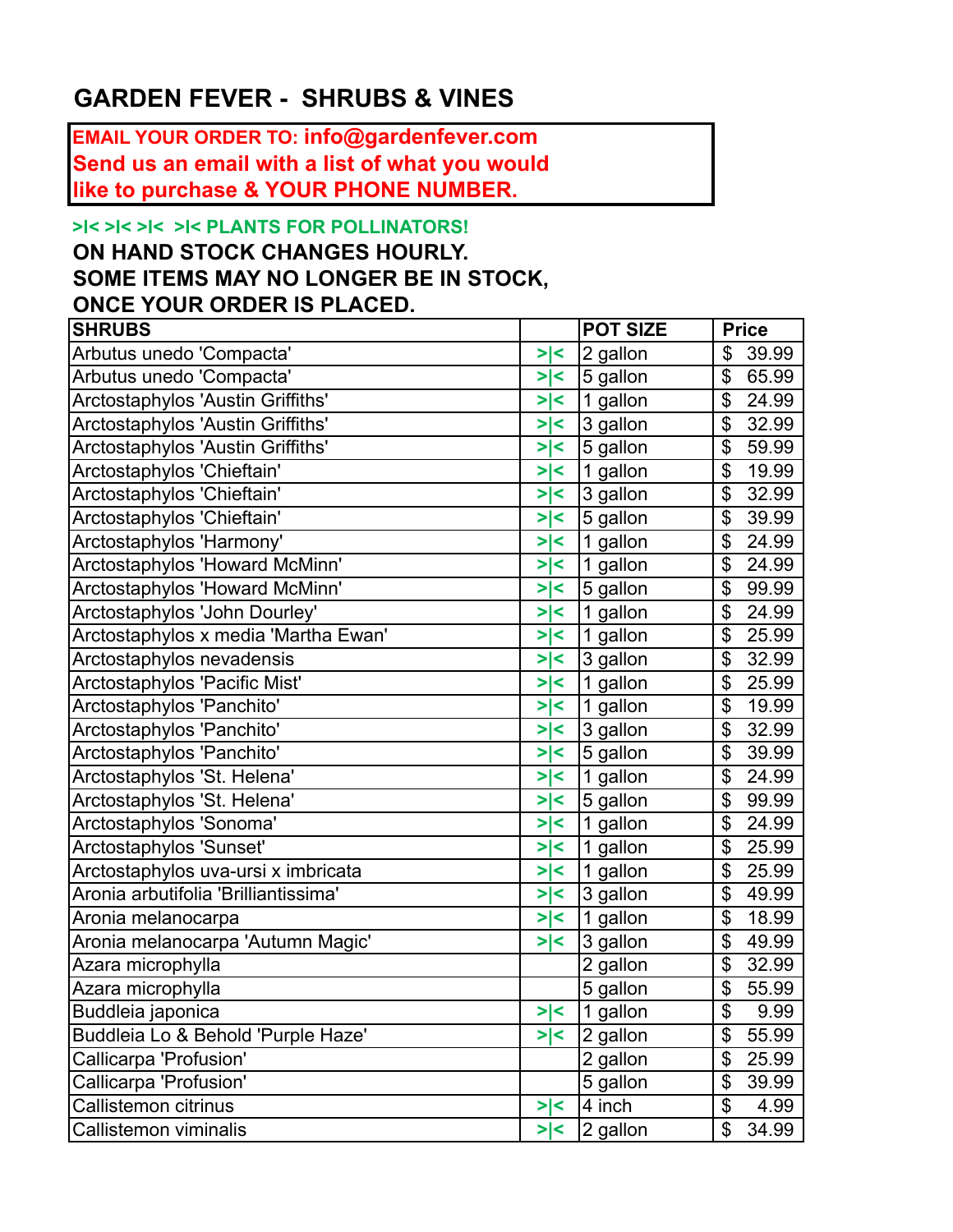| Callistemon viminalis                  | > <     | 5 gallon   | \$<br>75.99 |
|----------------------------------------|---------|------------|-------------|
| Calycanthus occidentalis - PNW Native  |         | 1 gallon   | \$<br>13.99 |
| Camellia japonica 'Black Magic'        |         | 7 gallon   | \$<br>65.99 |
| Camellia japonica 'Unryu'              |         | 7 gallon   | \$<br>65.99 |
| Camellia sasanqua 'Nana'               |         | 1 gallon   | \$<br>45.99 |
| Camellia sinensis, Korean Tea Seedling |         | 1 gallon   | \$<br>19.99 |
| Camellia sinensis, Korean Tea Seedling |         | 10 gallon  | \$<br>85.99 |
| Caryopteris 'Dark Knight'              | > <     | 1 gallon   | \$<br>13.99 |
| Ceanothus 'Black Diamond'              | > <     | 1 gallon   | \$<br>9.99  |
| Ceanothus 'Blue Jeans'                 | > <     | 2 gallon   | \$<br>26.99 |
| Ceanothus 'Concha'                     | > <     | 4 inch     | \$<br>4.99  |
| Ceanothus 'Dark Star'                  | > <     | 2 gallon   | \$<br>39.99 |
| Ceanothus 'Italian Skies'              | > <     | 2 gallon   | \$<br>29.99 |
| Ceanothus 'Midnight Magic'             | > <     | 1 gallon   | \$<br>16.99 |
| Ceanothus 'Skylark'                    | > <     | 2 gallon   | \$<br>32.99 |
| Ceanothus 'Tuxedo'                     | > <     | 1 gallon   | \$<br>19.99 |
| Ceanothus 'Victoria'                   | > <     | 2 gallon   | \$<br>34.99 |
| Cestrum newellii 'Elegans'             | >∣<     | 2 gallon   | \$<br>29.99 |
| Choysia 'Goldstone'                    |         | 2 gallon   | \$<br>15.99 |
| Cistus 'Blanche'                       | >∣<     | 1 gallon   | \$<br>9.99  |
| <b>Cistus corbariensis</b>             | > <     | 1 gallon   | \$<br>13.99 |
| Cistus creticus                        | > <     | 1 gallon   | \$<br>13.99 |
| Cistus 'Jessamy Beauty'                | >∣<     | 4 inch     | \$<br>6.99  |
| <b>Cistus 'Maculatus'</b>              | >∣<     | 5 gallon   | \$<br>45.99 |
| Cistus x pagei                         | > <     | 6 inch     | \$<br>14.99 |
| Cistus x purpureus                     | >∣<     | 2 gallon   | \$<br>45.99 |
| Cistus 'Sunset'                        | > <     | 6 inch     | \$<br>14.99 |
| Cistus 'Sunset'                        | >∣<     | 1 gallon   | \$<br>13.99 |
| Cistus 'White Satin'                   | > <     | $ 4$ inch  | \$<br>6.99  |
| Cornus alba 'Bud's Yellow'             | >∣<     | 1 gallon   | \$<br>11.99 |
| Cornus alba 'Ivory Halo'               | >∣<     | 1 gallon   | \$<br>22.99 |
| Cornus sericea 'Kelseyi' - PNW Native  | $>\, <$ | 5 gallon   | \$<br>39.99 |
| Corokia cotoneaster                    |         | 1 quart    | \$<br>11.99 |
| Corokia x virgata 'Sunsplash'          |         | 1 quart    | \$<br>9.99  |
| Corokia x virgata 'Sunsplash'          |         | 2 gallon   | \$<br>25.99 |
| Corylopsis 'Longwood Chimes'           | >∣<     | 1 gallon   | \$<br>29.99 |
| <b>Corylopsis 'Spring Purple'</b>      | > <     | 1 gallon   | \$<br>39.99 |
| Cotinus 'Golden Spirit'                |         | 2 gallon   | \$<br>29.99 |
| Cotinus 'Golden Spirit'                |         | 2 gallon   | \$<br>42.99 |
| Cotinus 'Royal Purple'                 |         | 2 gallon   | \$<br>29.99 |
| <b>Cotinus 'Royal Purple'</b>          |         | 5 gallon   | \$<br>45.99 |
| Crinodendron patagua                   |         | 5 gallon   | \$<br>65.99 |
| Daphne x burkwoodii 'Silver Edge'      |         | 4 inch     | \$<br>14.99 |
| Daphne cneorum 'Pygmaea'               |         | 2 3/8-inch | \$<br>12.99 |
| Daphne 'Eternal Fragrance'             |         | 1 gallon   | \$<br>24.99 |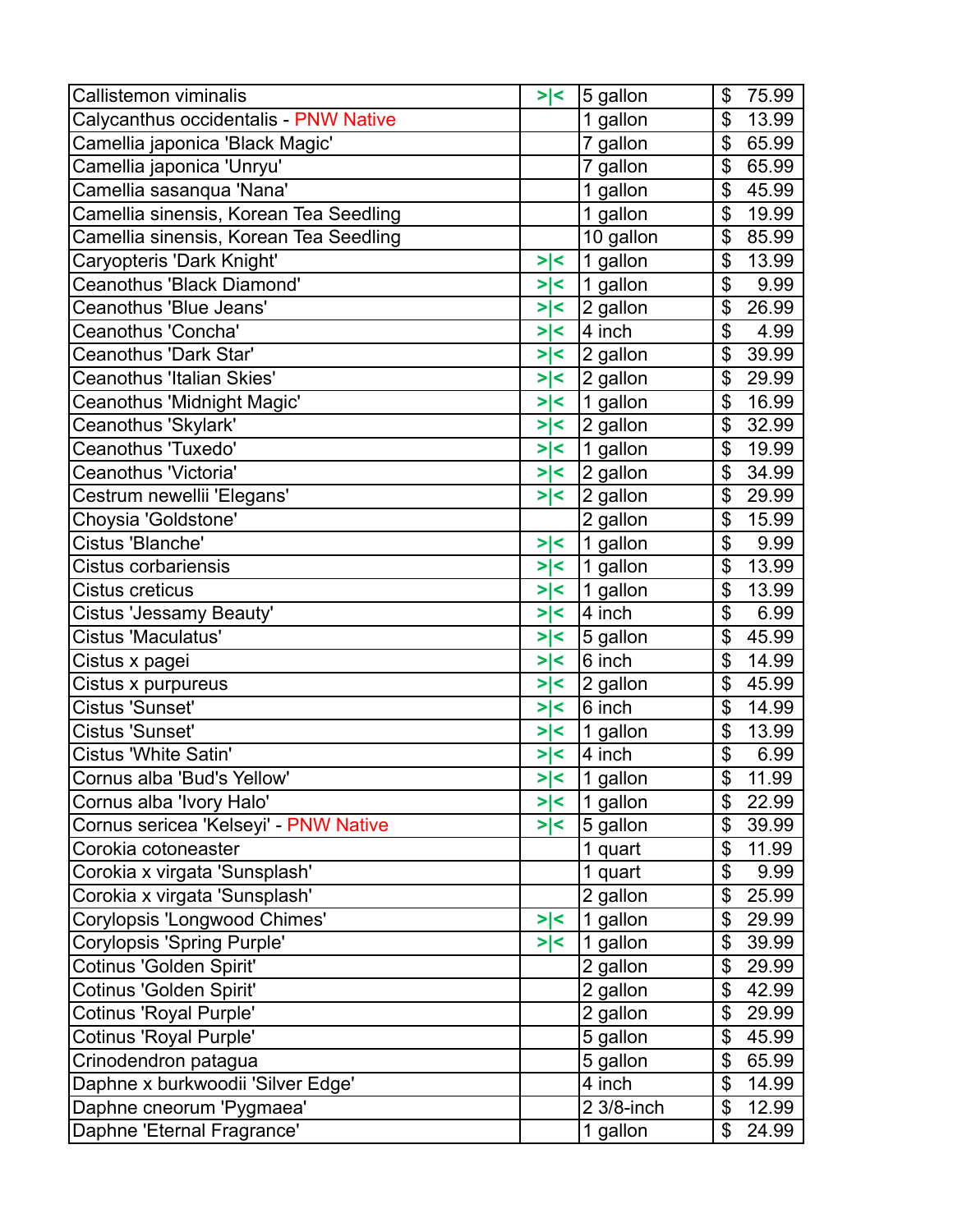| Daphne x hendersonii 'Kath Dryden'      |     | 2 3/8-inch | \$             | 12.99 |
|-----------------------------------------|-----|------------|----------------|-------|
| Daphne 'Perfume Princess'               |     | 1 quart    | \$             | 18.99 |
| Daphne sericea 'Crete'                  |     | 4 inch     | \$             | 14.99 |
| Daphne 'Summer Ice'                     |     | 5 gallon   | \$             | 65.99 |
| Daphne x susannae 'Tage Lundell'        |     | 4 inch     | \$             | 14.99 |
| Drimys lanceolata                       |     | 1 gallon   | \$             | 20.99 |
| Drimys lanceolata                       |     | 2 gallon   | \$             | 39.99 |
| Drimys lanceolata                       |     | 5 gallon   | \$             | 69.99 |
| Elaeagnus x ebbingei 'Gilt Edge'        |     | 5 gallon   | \$             | 59.99 |
| Enkianthus campanulatus 'Jan Iseli Red' |     | 3 gallon   | \$             | 49.99 |
| Enkianthus perulatus                    |     | 3 gallon   | \$             | 49.99 |
| Euonymus 'Greenspire'                   |     | 3 gallon   | \$             | 29.99 |
| Euonymus japonicus 'Happiness'          |     | 1 gallon   | \$             | 16.99 |
| Euonymus japonicus 'Paloma Blanca'      |     | 1 gallon   | \$             | 12.99 |
| Fatshedera 'Angyostar'                  |     | 2 gallon   | \$             | 49.99 |
| Forsythia x intermedia 'Magical Gold'   |     | 2 gallon   | $\mathfrak{S}$ | 45.99 |
| Forsythia x intermedia 'Magical Gold'   |     | 5 gallon   | \$             | 65.99 |
| Garrya elliptica - PNW Native           |     | 1 gallon   | \$             | 16.99 |
| Gaultheria shallon - PNW Native         | > < | 1 gallon   | \$             | 10.99 |
| Grevillea rosmarinifolia                | > < | 1 gallon   | \$             | 12.99 |
| Halimiocistus wintonensis               |     | 1 gallon   | \$             | 13.99 |
| Hamamelis 'Amethyst'                    |     | 1 gallon   | \$             | 55.99 |
| Hamamelis 'Diane'                       |     | 1 gallon   | \$             | 45.99 |
| Hamamelis 'Hiltingbury'                 |     | 1 gallon   | \$             | 45.99 |
| Hamamelis 'Mohawk Red'                  |     | 1 gallon   | \$             | 45.99 |
| Hebe 'Amy'                              |     | 4 inch     | \$             | 4.99  |
| Hebe 'Blue Mist'                        | > < | 4 inch     | \$             | 4.99  |
| Hebe buxifolia 'Nana'                   |     | 4 inch     | \$             | 4.99  |
| Hebe glaucophylla                       |     | 4 inch     | \$             | 4.99  |
| Hebe 'Karo Golden Esk'                  |     | 1 gallon   | \$             | 9.99  |
| Hebe mckeanii                           |     | 1 gallon   | \$             | 13.99 |
| Hebe 'Milkyway'                         |     | 1 gallon   | \$             | 13.99 |
| Hebe 'Patty's Purple'                   |     | 4 inch     | \$             | 4.99  |
| Hebe 'Quicksilver'                      |     | 1 quart    | \$             | 11.99 |
| Hebe 'Quicksilver'                      |     | 1 gallon   | \$             | 9.99  |
| Hebe recurva 'Boughton's Silver'        |     | 1 gallon   | \$             | 9.99  |
| Hebe 'Red Edge'                         |     | 1 gallon   | \$             | 14.99 |
| Hebe 'Turkish Delight'                  |     | 1 quart    | \$             | 8.99  |
| Hibiscus syriacus 'Diana'               | > < | 1 gallon   | \$             | 9.99  |
| Hydrangea aspera Villosa                | >∣< | 1 gallon   | \$             | 12.99 |
| Hydrangea macrophylla 'Cityline Paris'  |     | $2$ gallon | \$             | 36.99 |
| Hydrangea macrophylla 'Glowing Embers'  |     | 2 gallon   | \$             | 25.99 |
| Hydrangea macrophylla 'Glowing Embers'  |     | 3 gallon   | \$             | 32.99 |
| Hydrangea macrophylla 'Glowing Embers'  |     | 5 gallon   | \$             | 45.99 |
| Hydrangea macrophylla 'Nikko Blue'      |     | 5 gallon   | \$             | 45.99 |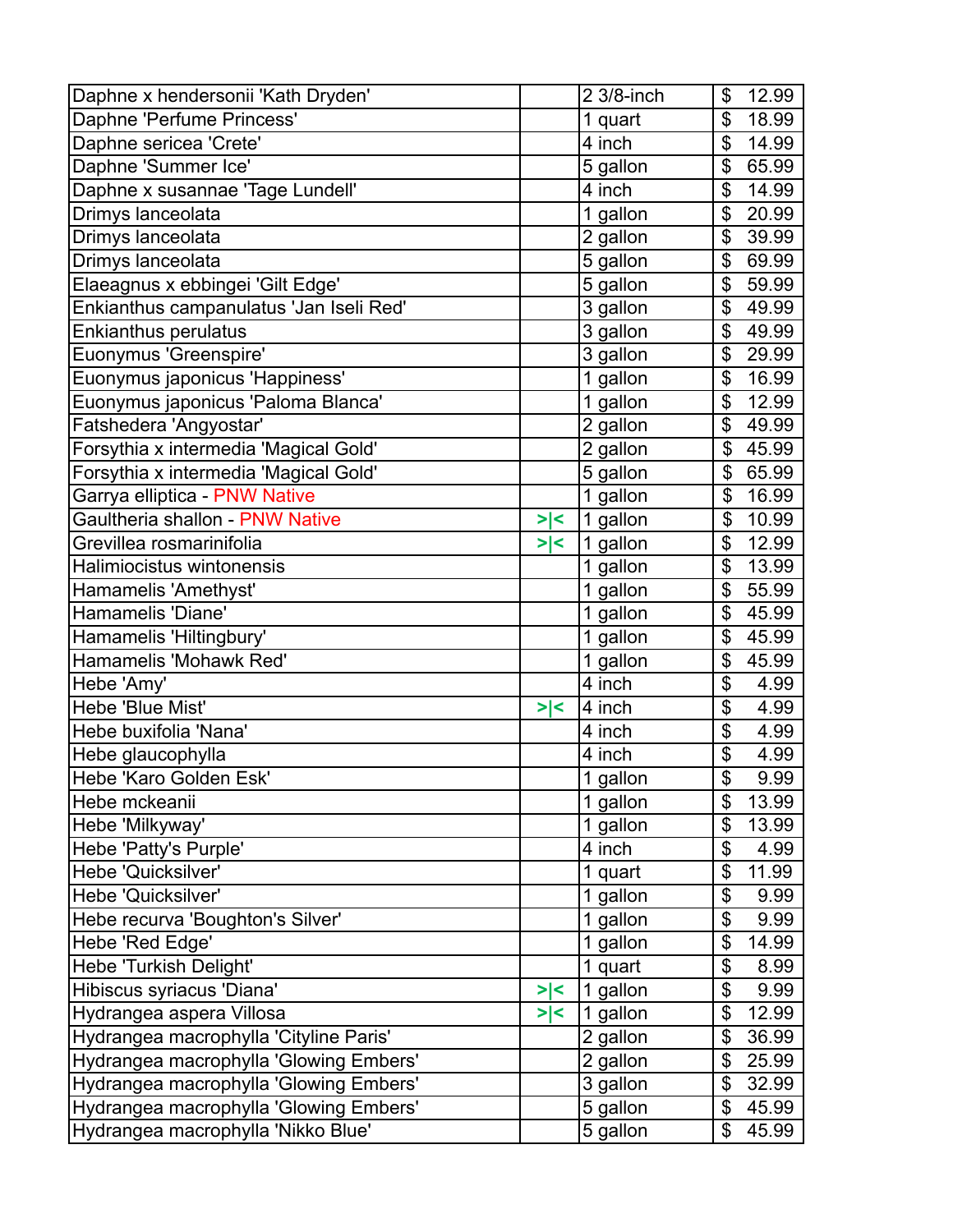| Hydrangea macrophylla 'Perfection'               |         | 3 gallon    | \$<br>32.99 |
|--------------------------------------------------|---------|-------------|-------------|
| Hydrangea macrophylla 'Perfection'               |         | 5 gallon    | \$<br>45.99 |
| Hydrangea macrophylla 'Pistachio'                |         | 5 gallon    | \$<br>45.99 |
| Hydrangea mac. 'Seaside Serenade Crystal Cove'   |         | 2 gallon    | \$<br>45.99 |
| H. mac. 'Seaside Serenade Martha's Vineyard'     |         | 2 gallon    | \$<br>45.99 |
| Hydrangea macrophylla 'Seaside Serenade Newport' |         | 2 gallon    | \$<br>45.99 |
| Hydrangea paniculata 'Candy Apple'               | >∣<     | 5 gallon    | \$<br>84.99 |
| Hydrangea paniculata 'Limelight'                 | > <     | 3 gallon    | \$<br>59.99 |
| Hydrangea paniculata 'Little Quick Fire'         | $>\, <$ | 3 gallon    | \$<br>59.99 |
| Ilex crenata 'Dwarf Pagoda'                      |         | 4 inch      | \$<br>18.99 |
| Ilex crenata 'Dwarf Pagoda'                      |         | 1/2 gallon  | \$<br>39.99 |
| Ilex crenata 'Sky Pencil'                        |         | 2 gallon    | \$<br>29.99 |
| Ilex crenata 'Sky Pencil'                        |         | 2 gallon    | \$<br>45.99 |
| Ilex crenata 'Sky Pencil'                        |         | 5 gallon    | \$<br>65.99 |
| Ilex x 'Rock Garden'                             | >∣<     | 1 gallon    | \$<br>15.99 |
| Ilex verticillata 'Mr. Poppins'                  | > <     | 2 gallon    | \$<br>39.99 |
| Itea virginica 'Henry's Garnet'                  | > <     | 5 gallon    | \$<br>55.99 |
| Leucothoe 'Curly Red'                            |         | 1 quart     | \$<br>11.99 |
| Lonicera nitida 'Baggesen's Gold'                | > <     | 1 gallon    | \$<br>9.99  |
| Lonicera nitida 'Baggesen's Gold'                | > <     | $ 2$ gallon | \$<br>25.99 |
| Lonicera nitida 'Lemon Beauty'                   | > <     | 1 gallon    | \$<br>12.99 |
| Lonicera nitida 'Red Tips'                       | >∣<     | 2 gallon    | \$<br>24.99 |
| Lonicera 'Twiggy'                                |         | 2 gallon    | \$<br>25.99 |
| Loropetalum chinense 'Razzleberri'               |         | 1 gallon    | \$<br>24.99 |
| Loropetalum chinense 'Sizzling Pink'             |         | 1 gallon    | \$<br>19.99 |
| Mahonia aquifolium - PNW Native                  | > <     | 4 inch      | \$<br>8.99  |
| Mahonia aquifolium - PNW Native                  | >∣<     | $1$ gallon  | \$<br>10.99 |
| Mahonia aquifolium - PNW Native                  | >∣<     | 2 gallon    | \$<br>24.99 |
| Mahonia x media 'Marvel'                         | > <     | 5 gallon    | \$<br>79.99 |
| Mahonia nervosa - PNW Native                     | > <     | 4 inch      | \$<br>9.99  |
| Mahonia nervosa - PNW Native                     | >∣<     | 1 gallon    | \$<br>15.99 |
| Mahonia 'Soft Caress'                            | > <     | 3 gallon    | \$<br>55.99 |
| Nandina 'Chime'                                  |         | 2 gallon    | \$<br>36.99 |
| Nandina 'Plum Passion'                           |         | 5 gallon    | \$<br>65.99 |
| Osmanthus delavayi                               |         | 2 gallon    | \$<br>29.99 |
| Osmanthus heterophylla 'Goshiki'                 |         | 1 gallon    | \$<br>15.99 |
| Osmanthus heterophylla 'Ogon'                    |         | 1 gallon    | \$<br>15.99 |
| Osmanthus heterophylla 'Ogon'                    |         | 2 gallon    | \$<br>29.99 |
| Osmanthus heterophylla 'Purpurea'                |         | 2 gallon    | \$<br>29.99 |
| Osmanthus heterophylla 'Purpurea'                |         | 5 gallon    | \$<br>45.99 |
| Osmanthus heterophylla 'Rotundifolius'           |         | 2 gallon    | \$<br>29.99 |
| Osmanthus heterophylla 'Sasaba'                  |         | 5 gallon    | \$<br>45.99 |
| Ozothamnus 'Silver Jubilee'                      |         | 4 inch      | \$<br>4.99  |
| Philadelphus lewisii - PNW Native                | > <     | 1 gallon    | \$<br>10.99 |
| Physocarpus capitatus - PNW Native               | > <     | 1 gallon    | \$<br>10.99 |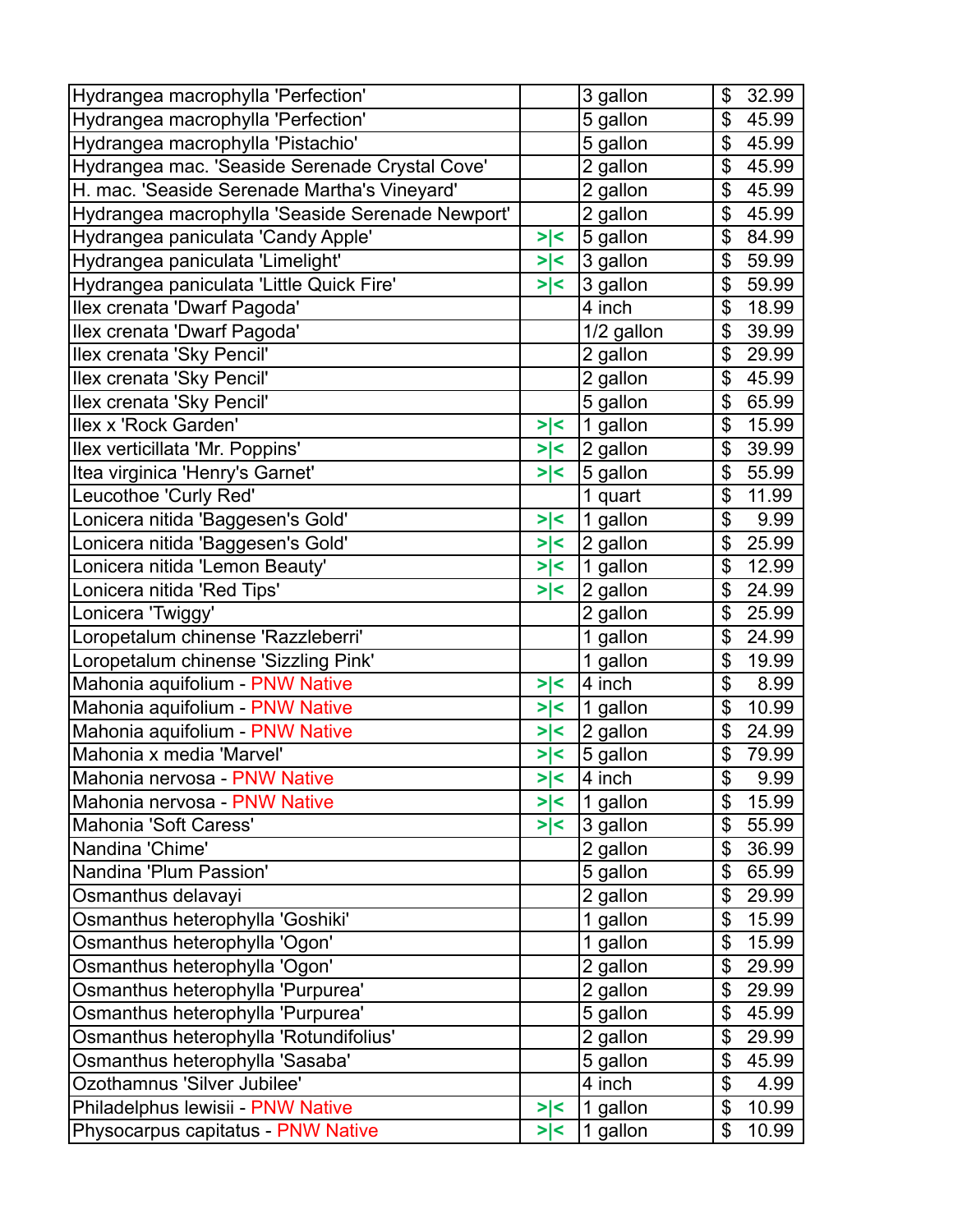| Pieris 'Flaming Silver'                         |         | 2 gallon | \$                        | 25.99 |
|-------------------------------------------------|---------|----------|---------------------------|-------|
| Pieris 'Little Heath'                           |         | 1 gallon | \$                        | 24.99 |
| Pieris 'Snow Drift'                             |         | 2 gallon | \$                        | 25.99 |
| Poncirus trifoliata                             |         | 1 gallon | \$                        | 16.99 |
| Potentilla 'Frosty'                             | > <     | 2 gallon | \$                        | 39.99 |
| Potentilla 'Gingersnap'                         | > <     | 1 gallon | \$                        | 17.99 |
| Potentilla 'Gold Star'                          | > <     | 1 gallon | \$                        | 14.99 |
| Prostanthera 'Badja Peak'                       |         | 1 gallon | \$                        | 15.99 |
| Punica granatum 'Nana'                          | > <     | 2 gallon | \$                        | 42.99 |
| Punica granatum 'Parfyanka'                     | > <     | 1 gallon | \$                        | 10.99 |
| Punica granatum 'Sochi Dwarf'                   | > <     | 1 gallon | \$                        | 16.99 |
| Rhamnus frangula 'Fine Line'                    |         | 2 gallon | \$                        | 49.99 |
| Rhododendron 'Wine and Roses'                   |         | 3 gallon | \$                        | 39.99 |
| Rhododendron 'Yak Pac'                          |         | 1 gallon | \$                        | 35.99 |
| Rosa gymnocarpa - PNW Native                    | > <     | 1 gallon | \$                        | 9.99  |
| Rosa nutkana - PNW Native                       | > <     | 1 gallon | \$                        | 10.99 |
| Rosa pisocarpa - PNW Native                     | > <     | 1 gallon | \$                        | 10.99 |
| Rosa woodsii - PNW Native                       | > <     | 1 gallon | \$                        | 9.99  |
| Rubus spectabilis 'Golden Ruby' - PNW Native    | > <     | 1 gallon | \$                        | 15.99 |
| Salix 'Golden Sunshine'                         |         | 3 gallon | \$                        | 24.99 |
| Sambucus canadensis 'Aurea'                     | > <     | 1 gallon | \$                        | 16.99 |
| Sarcococca confusa                              |         | 2 gallon | \$                        | 25.99 |
| Sarcococca ruscifolia                           |         | 2 gallon | \$                        | 55.99 |
| Senecio greyi                                   |         | 1 gallon | \$                        | 13.99 |
| Spiraea douglasii - PNW Native                  | >∣<     | 1 gallon | \$                        | 9.99  |
| Symphoricarpos mollis - PNW Native              | >∣<     | 1 gallon | \$                        | 12.99 |
| Vaccinium macrocarpum 'Stevens', Cranberry      | >∣<     | 1 gallon | \$                        | 12.99 |
| Vaccinium vitaes-idaea - Lingonberry            | $>\, <$ | 2 gallon | \$                        | 26.99 |
| Viburnum 'Mohican'                              | > <     | 5 gallon | \$                        | 59.99 |
| Viburnum plicatum tomentosum 'Mariesii'         |         | 1 gallon | \$                        | 12.99 |
| Viburnum plicatum tomentosum 'Mariesii'         |         | 5 gallon | \$                        | 65.99 |
| Viburnum plicatum tomentosum 'Summer Snowflake' |         | 3 gallon | \$                        | 39.99 |
| Vitex 'Shoal Creek'                             | > <     | 1 gallon | $\boldsymbol{\mathsf{S}}$ | 12.99 |
| Washingtonia filifera                           |         | 5 gallon | \$                        | 45.99 |
|                                                 |         |          |                           |       |
| <b>VINES</b>                                    |         |          |                           |       |
| Akebia quinata 'Shirobana'                      |         | 1 gallon | \$                        | 21.99 |
| Clematis 'Asao'                                 |         | 1 gallon | \$                        | 19.99 |
| Clematis 'Blue Angel'                           |         | 1 gallon | \$                        | 19.99 |
| <b>Clematis 'Diamond Ball'</b>                  |         | 2 gallon | \$                        | 36.99 |
| <b>Clematis 'Gillian Blades'</b>                |         | 1 gallon | \$                        | 19.99 |
| Clematis 'Haku Ookan'                           |         | 1 gallon | $\boldsymbol{\mathsf{S}}$ | 19.99 |
| Clematis 'Horn of Plenty'                       |         | 1 gallon | \$                        | 19.99 |
| Clematis integrifolia 'Blue Boy'                |         | 1 gallon | $\boldsymbol{\mathsf{S}}$ | 19.99 |
| Clematis 'Niobe'                                |         | 1 gallon | \$                        | 19.99 |